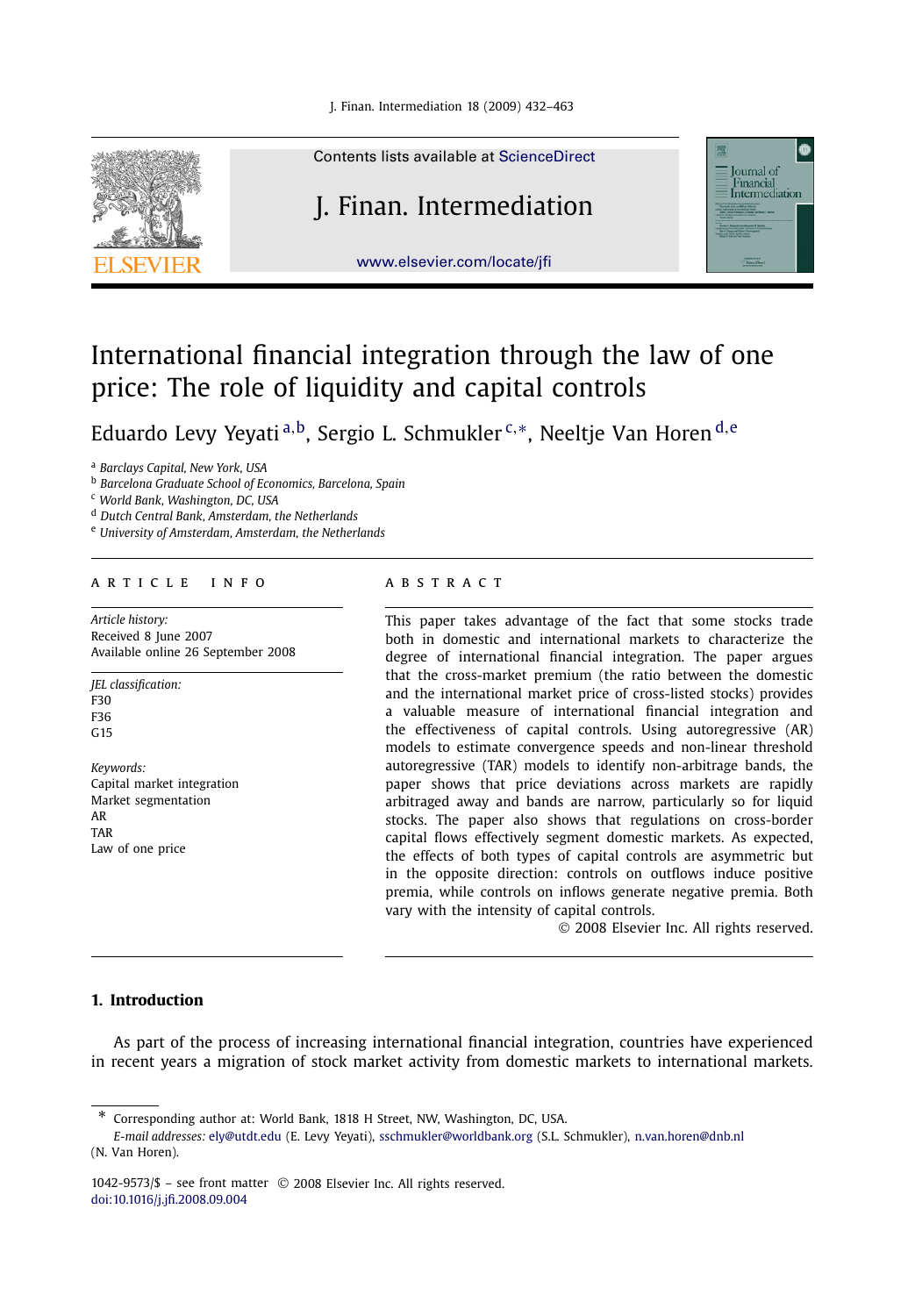By now, many countries have several firms simultaneously trading equity in domestic stock markets and international financial centers. The growth of international markets as a source for financing and trading is generating a wedge within countries between large, liquid firms and the rest, and is influencing domestic stock market development around the world. Emerging economies have been particularly affected by this process.<sup>1</sup>

In this paper, we take advantage of this migration of stocks to international financial centers and the fact that two identical assets trade in domestic and international stock markets to study the degree of international financial integration, and how it is affected by liquidity and the imposition of capital controls. To do so, we measure international financial integration through the lens of the law of one price (LOOP). This law stipulates that two markets are integrated when identical goods or assets are priced equally across borders. We analyze the percentage price difference displayed by the (underlying) shares in domestic markets and the corresponding depositary receipts (DRs) in international markets (henceforth, the *cross-market premium*), controlling and testing for the presence of non-linearities.

The behavior of the cross-market premium provides a useful price-based measure of integration. If there are no restrictions to trading, the possibility of arbitrage implies that the prices of the depositary receipt and the underlying share would be equal, after adjusting for exchange rate and transaction costs. It follows that, in a fully integrated market, the cross-market premium should be approximately zero.<sup>2</sup> However, full integration of capital markets can be disrupted by several factors. Two of them are studied in this paper: liquidity and capital controls.

Liquidity affects the ability to perform arbitrage. Two mechanisms stand out. First, stocks may not be traded in all markets on a daily basis (i.e., stocks might be infrequently traded). Thus, it takes longer to effectively arbitrage a price difference, since the arbitrageur has to wait for trades to happen in both markets. Second, stock prices might be sensitive to the trading activity of particular investors because the market is not deep enough. Therefore, arbitrage activity might be hampered in the case of these non-liquid companies. In other words, there might be a liquidity premium that drives transaction costs upwards and reduces the scope for arbitrage.

Government controls on cross-country capital movement are also expected to affect the crossmarket premium. The effects will vary by type of control and will be asymmetric. To the extent that these controls are effective in limiting the ability to transfer funds across borders, the crossmarket premium would reflect the desire of investors to purchase the securities inside or outside the country.<sup>3</sup>

Controls on capital outflows would exert upward pressure on the price of the underlying stock relative to the depositary receipt, since investors can purchase the security domestically and sell it in the international market, without paying the tax to move funds outside the country. That is, though controls on outflows restrict the transfer of funds abroad, stocks can still be moved from the domestic market to the international one, effectively allowing investors to obtain cash outside the country through the sale of those securities. A higher price of the underlying stock would not be arbitraged away because it would involve the purchase of the DR abroad and the sale of the underlying stock in the domestic market. As controls on capital outflows restrict transferring the proceeds from that sale abroad, the price difference would persist. The asymmetry arises because arbitrage can take place when the DR is more expensive than the underlying stock, since there are no restrictions to enter funds into the country. Namely, the premium is expected to fluctuate above zero; negative premia will be arbitraged away.

Under controls on capital inflows, the opposite effects occur. These controls would push up the relative price of the DRs, as investors buy them abroad and sell them domestically, avoiding the

<sup>1</sup> See [Gozzi et al. \(2008a, 2008b\), Levine and Schmukler \(2006, 2007\),](#page--1-0) and references therein.

 $2$  In the absence of legal or technological barriers to cross-country capital flows, effective integration (price convergence) would still be affected by the intensity of transaction costs.

 $3$  [Errunza and Losq \(1989\)](#page--1-0) describe some other channels through which capital controls may affect asset prices. They argue that, from a global diversification perspective, capital controls impede investors to hold directly country-specific risk. This would affect the price of securities after controls are dismantled, due to the probable rebalancing of investors' portfolios towards more efficient ones.